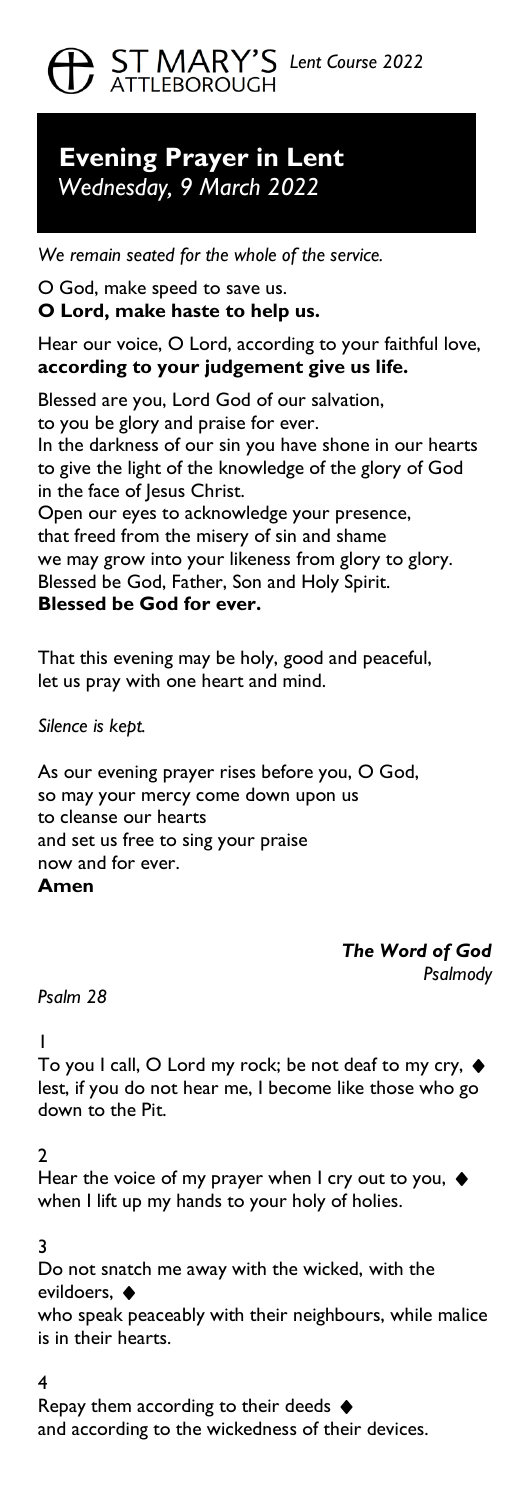Reward them according to the work of their hands ♦ and pay them their just deserts.

#### 6

They take no heed of the Lord's doings, nor of the works of his hands:  $\triangleleft$ therefore shall he break them down and not build them up.

#### 7

Blessed be the Lord, ♦ for he has heard the voice of my prayer.

#### 8

The Lord is my strength and my shield;  $\blacklozenge$ my heart has trusted in him and I am helped;

#### 9

Therefore my heart dances for joy ♦ and in my song will I praise him.

#### 10

The Lord is the strength of his people, ♦ a safe refuge for his anointed.

#### 11

Save your people and bless your inheritance;  $\blacklozenge$ shepherd them and carry them for ever.

#### *All*

**Glory to the Father and to the Son and to the Holy Spirit**♦ **as it was in the beginning is now and shall be for ever. Amen.**

> *Old Testament Reading Jeremiah 5.20-end*

A reading from the Book of the Prophet Jeremiah, Chapter 5, starting at the 20<sup>th</sup> verse:

Declare this in the house of Jacob, proclaim it in Judah: Hear this, O foolish and senseless people, who have eyes, but do not see, who have ears, but do not hear. Do you not fear me? says the Lord; Do you not tremble before me? I placed the sand as a boundary for the sea, a perpetual barrier that it cannot pass; though the waves toss, they cannot prevail, though they roar, they cannot pass over it. But this people has a stubborn and rebellious heart; they have turned aside and gone away. They do not say in their hearts, 'Let us fear the Lord our God, who gives the rain in its season, the autumn rain and the spring rain, and keeps for us the weeks appointed for the harvest.'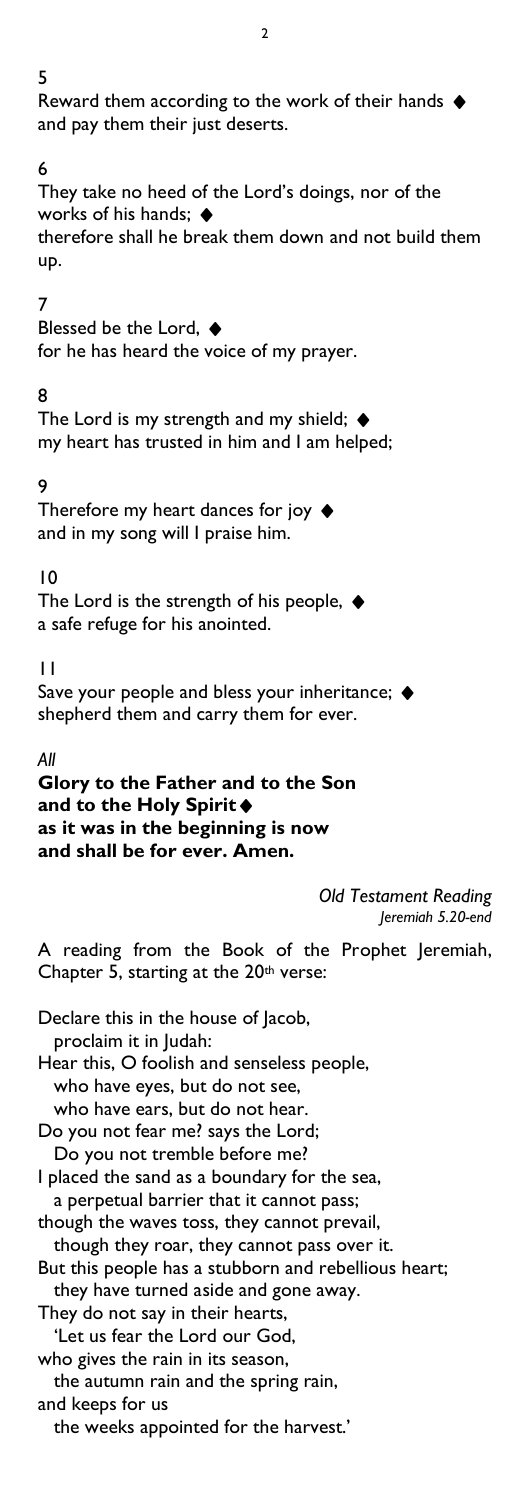Your iniquities have turned these away, and your sins have deprived you of good. For scoundrels are found among my people; they take over the goods of others. Like fowlers they set a trap; they catch human beings. Like a cage full of birds, their houses are full of treachery; therefore they have become great and rich, they have grown fat and sleek. They know no limits in deeds of wickedness; they do not judge with justice the cause of the orphan, to make it prosper, and they do not defend the rights of the needy. Shall I not punish them for these things? says the Lord, and shall I not bring retribution on a nation such as this? An appalling and horrible thing has happened in the land: the prophets prophesy falsely, and the priests rule as the prophets direct; my people love to have it so, but what will you do when the end comes?

> *Canticle 1 Peter 2.21b-25*

*All say the refrain:*

#### **Christ committed no sin, no guile was found on his lips.**

#### 1

Christ suffered for you, leaving you an example, ♦ that you should follow in his steps.

#### 2

He committed no sin, no guile was found on his lips,  $\triangleleft$ when he was reviled, he did not revile in turn.

#### 3

When he suffered, he did not threaten,  $\blacklozenge$ but he trusted himself to God who judges justly.

#### 4

Christ himself bore our sins in his body on the tree, ♦ that we might die to sin and live to righteousness.

#### 5

By his wounds, you have been healed, for you were straying like sheep, ♦ but have now returned to the shepherd and guardian of your souls.

#### *All*

**Glory to the Father and to the Son and to the Holy Spirit; as it was in the beginning is now and shall be for ever. Amen.**

**Christ committed no sin, no guile was found on his lips.**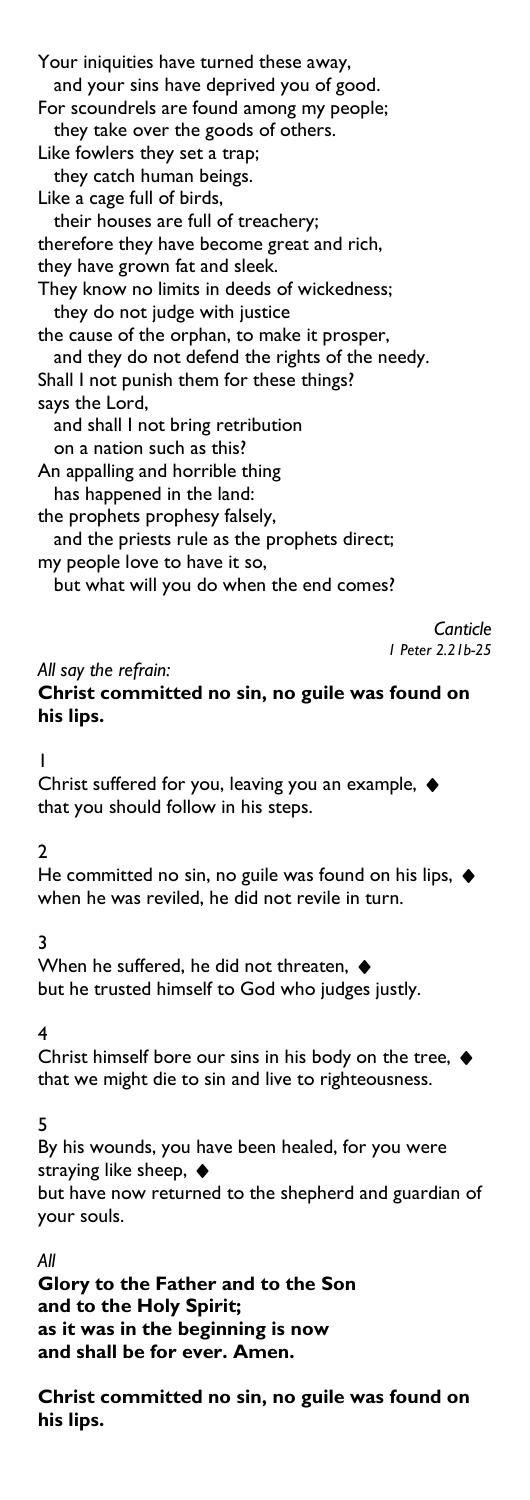A reading from the Gospel According to St John, Chapter 5, starting at the 30<sup>th</sup> verse:

Jesus said, 'I can do nothing on my own. As I hear, I judge; and my judgement is just, because I seek to do not my own will but the will of him who sent me.

'If I testify about myself, my testimony is not true. There is another who testifies on my behalf, and I know that his testimony to me is true. You sent messengers to John, and he testified to the truth. Not that I accept such human testimony, but I say these things so that you may be saved. He was a burning and shining lamp, and you were willing to rejoice for a while in his light. But I have a testimony greater than John's. The works that the Father has given me to complete, the very works that I am doing, testify on my behalf that the Father has sent me. And the Father who sent me has himself testified on my behalf. You have never heard his voice or seen his form, and you do not have his word abiding in you, because you do not believe him whom he has sent.

'You search the scriptures because you think that in them you have eternal life; and it is they that testify on my behalf. Yet you refuse to come to me to have life. I do not accept glory from human beings. But I know that you do not have the love of God in you. I have come in my Father's name, and you do not accept me; if another comes in his own name, you will accept him. How can you believe when you accept glory from one another and do not seek the glory that comes from the one who alone is God? Do not think that I will accuse you before the Father; your accuser is Moses, on whom you have set your hope. If you believed Moses, you would believe me, for he wrote about me. But if you do not believe what he wrote, how will you believe what I say?'

*Responsory [from Psalm 38]*

Forsake me not, O Lord; be not far from me, O my God. **Forsake me not, O Lord; be not far from me, O my God** 

Make haste to help me, O Lord of my salvation. **Be not far from me, O my God.**

Glory to the Father and to the Son and to the Holy Spirit. **Forsake me not, O Lord; be not far from me, O my God.**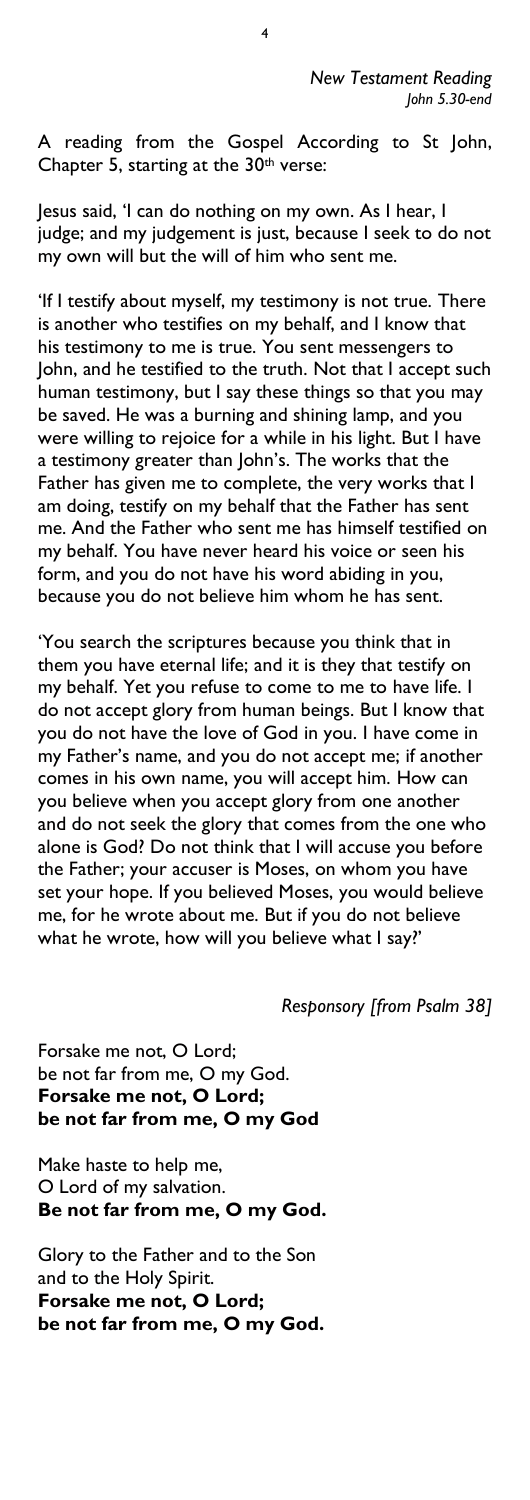*Gospel Canticle The Magnificat (The Song of Mary) Luke 1.46-55 All say the refrain:* **Come, let us return to the Lord, for our God will richly pardon.** 1 My soul proclaims the greatness of the Lord, my spirit rejoices in God my Saviour; ♦ he has looked with favour on his lowly servant.  $\overline{\phantom{a}}$ From this day all generations will call me blessed;  $\triangleleft$ the Almighty has done great things for me and holy is his name. 3 He has mercy on those who fear him,  $\triangleleft$ from generation to generation. 4 He has shown strength with his arm  $\triangleleft$ and has scattered the proud in their conceit, 5 Casting down the mighty from their thrones ♦ and lifting up the lowly.

6

He has filled the hungry with good things  $\blacklozenge$ and sent the rich away empty.

7

He has come to the aid of his servant Israel,  $\triangle$ to remember his promise of mercy,

8

The promise made to our ancestors, ♦ to Abraham and his children for ever.

*All*

**Glory to the Father and to the Son and to the Holy Spirit; as it was in the beginning is now and shall be for ever. Amen.**

**Come, let us return to the Lord, for our God will richly pardon.**

### *Additional Prayers*

*The service leader offers additional prayers and this response is used:*

Lord, in your mercy **hear our prayer**